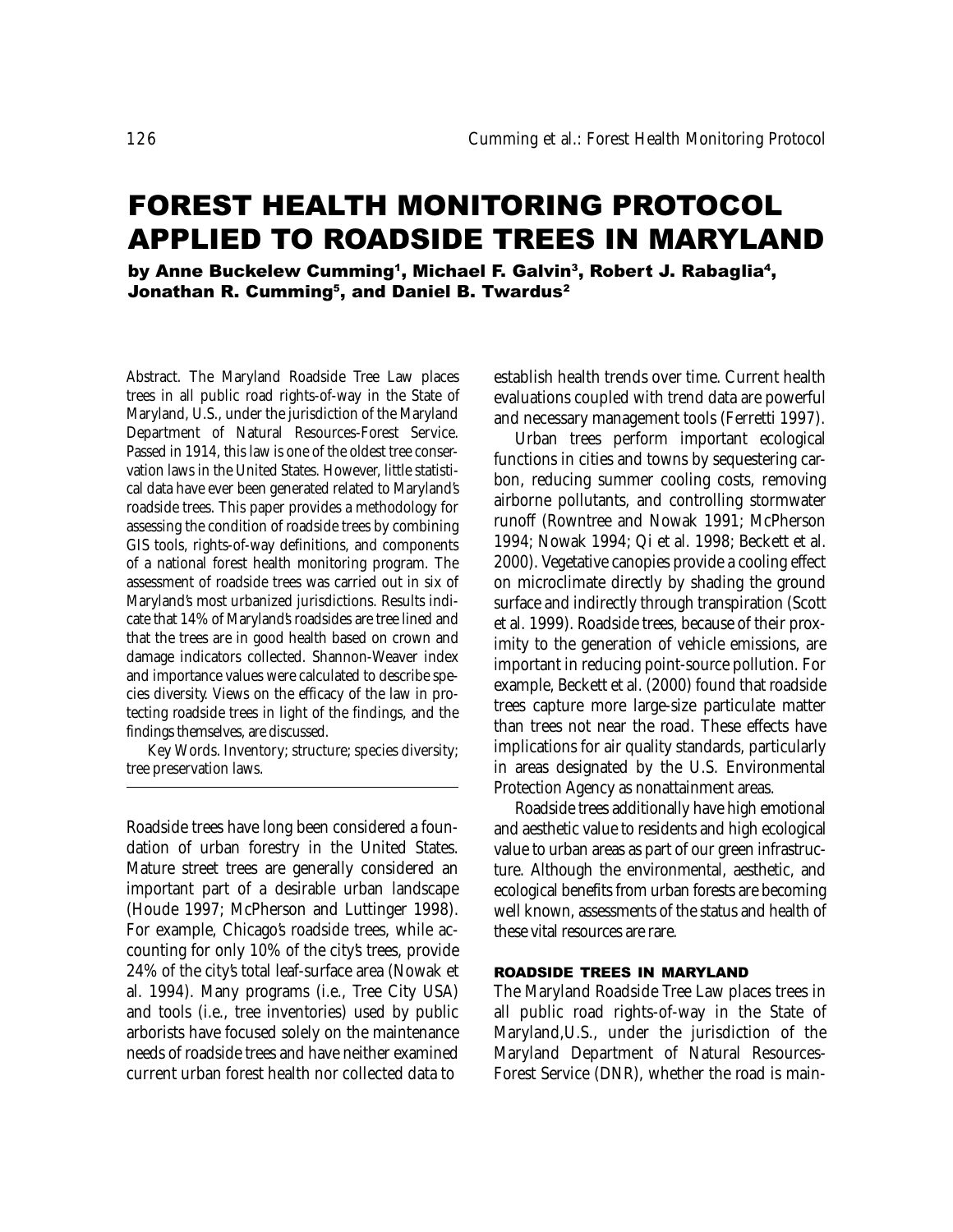tained by the state, county, or municipality (State of Maryland 1994). Passed in 1914, the law is one of the oldest urban forestry laws in the United States and outlines permitting, tree pruning, and tree care procedures of both naturally occurring and planted roadside trees. This progressive, 86 year old law protects and conserves an important natural resource within the State of Maryland.

In order to perform any tree care involving roadside trees, permits must be obtained from the DNR. The law defines tree care as removal, planting or maintenance, application of a pesticide, or any treatment that affects the health or growth of a roadside tree. Unless exempted, removed trees are to be replaced by the permit holder. The Roadside Tree Care Regulations, outlined by the Roadside Tree Law, include standards for general pruning, clearance from overhead facilities, and ground disturbance and protection of tree roots, and are intended to protect and promote aesthetics, tree health, and public safety. Such regulations are effective at minimizing tree failure resulting from improper care (Karlovich et al. 2000).

In the spring of 1999, the Maryland DNR, Maryland Department of Agriculture, and the USDA Forest Service entered into an agreement to quantitatively assess the health of the roadside trees in six jurisdictions in Maryland along the socalled Baltimore-Washington Corridor. The project had two main objectives that will be discussed:

- 1. provide information about tree size, inventory or stocking levels, and infrastructure conflicts related to roadside trees
- 2. evaluate the health of the roadside tree resource in the study area

We used GIS tools, rights-of-way definitions, and components of a national forest health monitoring program to fulfill these objectives.

#### METHODS

The study area encompassed  $6,031$  km<sup>2</sup>  $(2,329)$ mi2 ) in the Baltimore-Washington Corridor in Maryland and included five counties (Anne Arundel, Baltimore, Prince George's, Howard, and Montgomery) and Baltimore City. Approximately 3.5 million people, or 74% of the state population, live in this area. The average population density is 969 people per km2 (2,511 people per mi2 ), but changes along the urban-rural gradient from a high of 3,517 per km² (9,108 people per mi<sup>2</sup>) in Baltimore City to a low of 287 per  $km^2$  (743 people per mi2 ) in Howard County.

Table 1 describes the extent and land use of the study area. Approximately one-third of the area is covered by forest and another third is covered by urban land uses. Nineteen percent of the area is covered by impervious surfaces such as roads, parking lots, and sidewalks. The amount of impervious surface area also varies along the urban-rural gradient, from a low of 4% impervious surface coverage in the Brighton Dam Watershed in Howard and Montgomery counties to a high of 42% in Baltimore City.

### Plot Selection

The USDA Forest Service's National Forest Health Monitoring (FHM) program focuses on the health and condition of forests in the United States (Burkman and Hertel 1992). Our project conformed to the FHM program protocol and applied its assessment techniques to roadside trees in Maryland.

Table 1. Land cover and land use of Maryland's most urban watersheds; includes Anne Arundel County, Baltimore<br>and Baltimore City, Prince Baltimore City, Prince George's County, Howard County, and Montgomery (From Maryland Department of Natural Resources, Chesapeake and Coastal Watershed Service, 2000.)

| Land use/land cover | Area ha (ac)        |
|---------------------|---------------------|
| Forest              | 234,899 (580,428)   |
| Urban               | 229,262 (566,499)   |
| Agricultural        | 152,712 (377,347)   |
| Wetland             | 4,954 (12,241)      |
| Barren              | 2,999 (7,412)       |
| Total               | 624,826 (1,543,927) |
|                     |                     |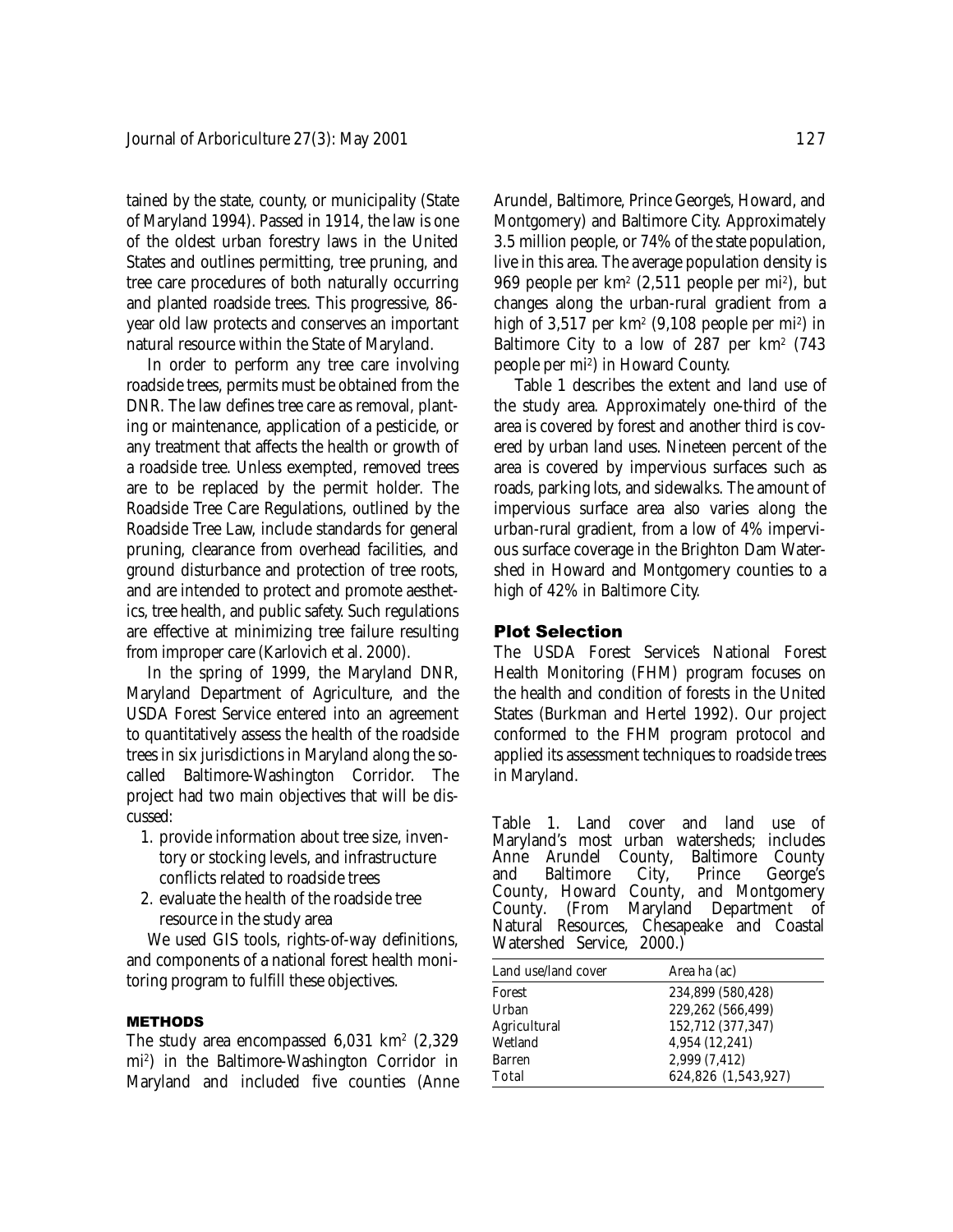During the summer of 1999, Maryland Department of Agriculture crews visited 525 plots in the five counties and Baltimore City. To determine plot locations, Department of Agriculture specialists identified land uses in the counties of interest. Plots were stratified into three broad land-use types: urban, agricultural, and forest. A geographic information system was used to generate random points. The points were printed on USGS 1:24,000-scale topographic maps, and the closest road to that point was chosen as the sample road and plot site.

At each site, 0.017 ha (1/24 ac) rectangular plots  $(3.05 \leftrightarrow 55.17 \text{ m } [10 \leftrightarrow 181 \text{ ft}])$  were located along the right-of-way. The plot size was chosen to coordinate with the National Forest Health Monitoring program (USDA Forest Service 1999). The Forest Health Monitoring plots consist of circular 0.017 ha (1/24 ac) plots. In the current study, however, a rectangular plot shape was chosen to allow the entire plot to be located within the right-of-way. The plot was measured from the back of the right-of-way 3.05 m (10 ft) toward the centerline of the roadway. All trees located inside the rectangular plot were sampled. Visual estimates of plot cover were made in 5% classes for each plot. Categories of cover included vegetation, pavement, rocks, and bare soil.

A roadside tree is defined by the Maryland Roadside Tree Care Regulations as "… a plant that has a woody stem or trunk that grows all, or in part, within the right-of-way of a public road" (State of Maryland 1994). Trees whose entire root collar is within the right-of-way are roadside trees. Trees whose root collars are bisected to any degree by the right-of-way or property line are also considered roadside trees. If a tree's entire root collar is outside of the right-of-way, it is not a roadside tree, even if substantial portions of the rooting area or crown extend into the right-ofway. Only trees meeting these definitions were sampled within each plot.

Right-of-way boundaries were estimated in the field based on road construction and types of drain-

age conveyance. Other indicators used included fence lines, expansion joints, and utility poles and pedestals. Crews received training and documentation to identify right-of-way boundaries.

### Roadside Tree Population Structure

Urban forest structure and diversity were characterized using standard ecological indices. McPherson and Rowntree (1989) discussed the usefulness of such indices in describing attributes of urban forests. Species dominance and species diversity in urban forests are important in understanding the degree to which multiple species coexist and share in the delivery of human benefits by the forest. Insight into dominance within a community was gained from importance values. Importance values (IV) were calculated to quantify the relative degree to which a species dominates the roadside tree population. It includes information on both number and size of all individuals and is calculated as

 $IV<sub>i</sub>$  = relative abundance<sub>*i*</sub> + relative dominance<sub>*i*</sub>

where relative abundance is the relative number of individuals of species *i*, and relative dominance is the relative cumulative basal area of species *i*.

Species diversity was estimated using the Shannon-Weaver index (H). This ecological measure weights the contribution of each species to community diversity by its relative abundance (Ricklefs 1990). It was calculated as

$$
H = -\Sigma p_i \ln p_i
$$

where  $p_i$  is the proportion of the total individuals belonging to the *i*th species summed for all species.

#### Health Monitoring Measurements

Many environmental and biological factors affect growth and success of trees. Visual inspections of leaves, branches, stems, and roots can reveal indications of stress on trees (Alexander and Palmer 1999). The present study focused on two such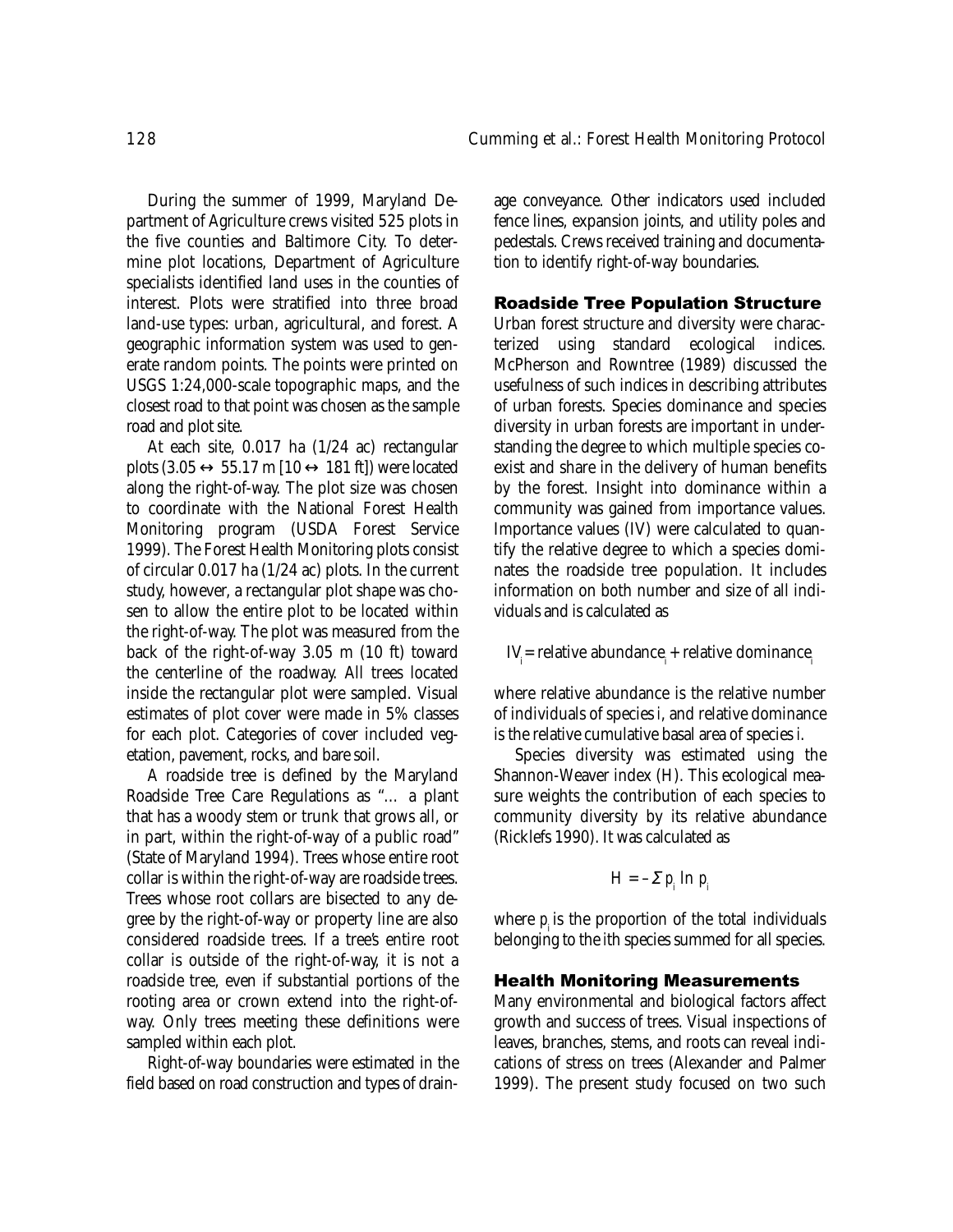indicators: crown condition and damage. Crown condition was visually assessed by considering branch dieback, sunlight penetrating through crown, density of foliage, vertical crown position, amount of crown exposed to light, and live crown ratio. Damage was assessed by examining the tree and noting physical or mechanical damage to the roots, stem, or branches, and any evidence of decay or disease. For both indicators, causal agents were not assigned.

Data on seedlings, saplings, and trees were collected according to the USDA Forest Service Forest Health Monitoring *Field Methods Guide* (1999). According to the *Field Methods Guide,* seedlings are defined as woody species 30 cm (12 in.) tall or greater and less than 2.5 cm (1 in.) diameter breast height (dbh). Saplings were defined as woody species less than 12.7 cm (5 in.) dbh. Trees included woody stems equal to or greater than 12.7 cm (5 in.) dbh. Seedling data consisted of species, vitality based on amount of healthy foliage present, and number of individuals. Due to time constraints in the field, subplots were used to measure and count seedlings. The subplots were  $16.7 \text{ m}^2$  (180 ft<sup>2</sup>) and were measured  $5.4 \text{ m}$ (18 ft) from the centerline of the plot in the direction of the closest intersection.

All saplings and trees were identified by species, given an individual number, measured at breast height, and placed in a height class. Dead saplings and trees were also tallied. Conflicts with sidewalks and wires were recorded. Hazard trees were identified. Saplings were rated for crown vitality, a measure based on the amount of healthy foliage present.

Trees were measured more extensively. Crown measures were taken in two perpendicular directions. Live crown ratio was measured by comparing the live crown to the total height of the tree. Crown exposure was classified based on the number of sides from which the tree crown received light. Crown position was described by the vertical placement of the crown in relation to other trees. Crown density was assessed by quantifying dead and living foliage, branches, and reproductive structures. Crown dieback was assessed by quantifying branch mortality beginning at the fine twigs and progressing towards the trunk. Finally, foliage transparency was appraised by estimating the density of living foliage on branches.

Trees were also evaluated for damage. As with the national FHM program, damage signs and symptoms in this study were recorded if they represented a chronic, long-term threat to the success of the tree or if the damage might lead to tree mortality. The cause of the damage was not recorded because of the complex nature of injury, disease, and decay. Up to three sites of damage were recorded. Each damage site on a tree was described by location, type, and severity. Roots were given highest priority and evaluated first. Other damages were noted going up the tree to the branches and finally the foliage. Types of damages included cankers and galls, advanced decay, open wounds, resinosis or gummosis, cracks and seams, broken bole, brooms on roots or bole, broken or dead roots, vines in crown, loss of apical dominance, broken or dead branches, excessive brooms in live crown, damaged buds and foliage, and discolored foliage. Severity rating describes the amount of area affected by the damage. Severity ratings are specific to the damage type and are recorded in percent classes (USDA Forest Service 1999).

# RESULTS AND DISCUSSION Plot Characteristics

Five hundred twenty-five plots were visited, but only 15% contained trees. On the 79 plots with trees, 141 trees, 125 saplings, 123 seedlings, and 12 standing, dead saplings and trees were found. Twenty-two hazard trees were identified. Mean dbh was 19.8 cm (7.8 in.); median was 13 cm (5.1 in.), with a maximum of 111.8 cm (44 in.). Median ground coverage on plots where trees were found was predominantly vegetative (75.3%), followed by hardscape (24.0%), bare soil (0.8%), and rock (0.1%). However, when all plots were considered, median hardscape coverage increased sig-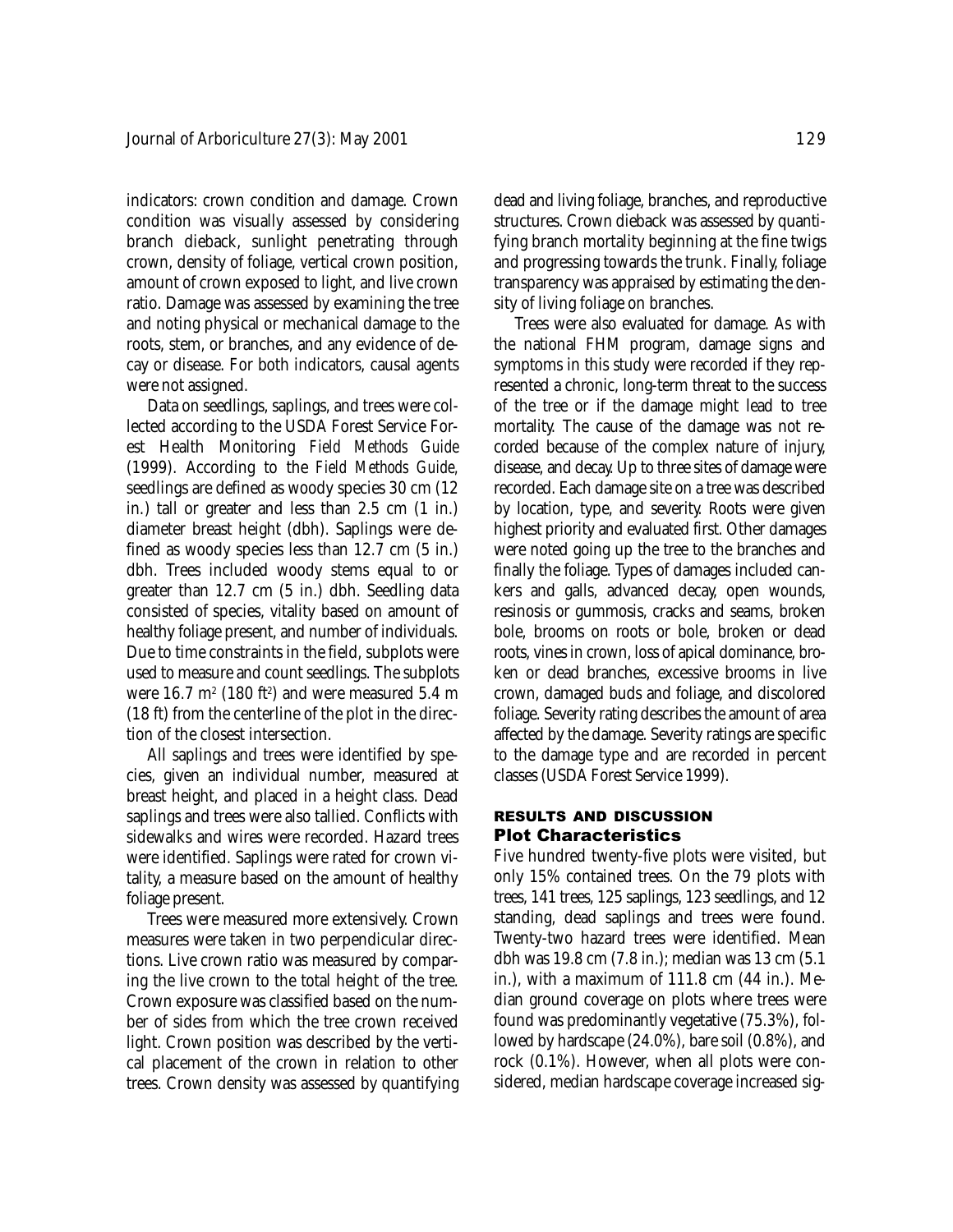nificantly (40.1%), while vegetative cover decreased (57%). Median coverage for bare soil (1%) and rock (0.9%) were analogous.

### Maintenance of Rights-of-Way

The majority of plots (77%) fell within countymaintained road rights-of-way. Seventeen percent fell within State Highway Administration rights-of-way, and 4% fell within municipal road rights-of-way, the majority of which were in Baltimore City. Plots falling within rights-of-way maintained by other agency types were negligible (interstate—2%; other federal and unknown—less than 1% each). This concurs with Maryland Department of Transportation data (Maryland Department of Transportation 1999), which indicate most road miles in Maryland are maintained by county government agencies. Therefore, the State of Maryland should concentrate on county public works departments to coordinate activities involving the state's roadside tree law.

## Infrastructure Conflicts

Infrastructure conflicts are frequent concerns of the urban forest manager. In many areas, trees are considered a primary threat to the reliability of electric service, costing utilities more than US\$1.5 billion annually (Goodfellow 1995). Baltimore Gas and Electric, whose service territory dominates the study area, spent US\$15.4 million on all vegetation management in 1998 (Baltimore Gas and Electric 1999). Of the 266 live trees and saplings found in the study area, only 11.7% were found in conflict with overhead wires. Roadside trees growing beneath overhead facilities account for half the value of publicly owned trees (Doherty et al. 2000). Although a potential source of conflict, roadside trees can coexist with overhead facilities when maintained properly. In the report *Investigation into Preparedness of Maryland Utilities for Responding to Major Outages*, the Maryland Public Service Commission reported that roadside trees were not a significant impediment to any of

Maryland's utilities (Maryland Public Service Commission 1999).

Trees additionally conflict with hardscape surfaces. Tree-related repairs to hardscape in U.S. cities are estimated to cost more than US\$135 million annually (McPherson and Peper 1995). Francis et al. (1996) found that distance to pavement, diameter of tree, and tree species all contributed to the likelihood of hardscape damage. In the present study, 6.8% of roadside trees were noted as interfering with the sidewalk integrity.

# Roadside Tree Population **Structure**

The species and age structure of a given roadside tree population reflect long-term patterns of tree survival, selection, and replacement. Dominance and diversity measures provide information on both future maintenance costs and benefits provided by the urban forest (McPherson and Rowntree 1989). The Maryland roadside forest exhibits a pattern of weak dominance (Figure 1), meaning that no single species had an importance value greater than 25%. Six species had IVs of 10% or greater. Of these species, *Quercus alba* had the highest IV due to its high total basal area  $(27, 415 \text{ cm}^2)$ . The next dominant species were *Acer rubrum*, *A. negundo*, *Pyrus calleryana* 'Bradford', *Robinia pseudoacacia*, and *Prunus serotina*. These had high IVs due to their high abundance, ranging from 15 to 30 individuals within the sampled population. The roadside population exhibits a reverse-J size distribution pattern (Figure 2) (McPherson and Rowntree 1989). Populations with this diameter distribution should exhibit high stability, with high levels of replacement offsetting establishment-related mortality (Richards 1983; McPherson and Rowntree 1989).

When diameter distribution is considered alone, it appears the roadside trees in Maryland will be maintained in the current state. However, species composition must be considered to understand the processes affecting roadside tree populations. Species diversity within an urban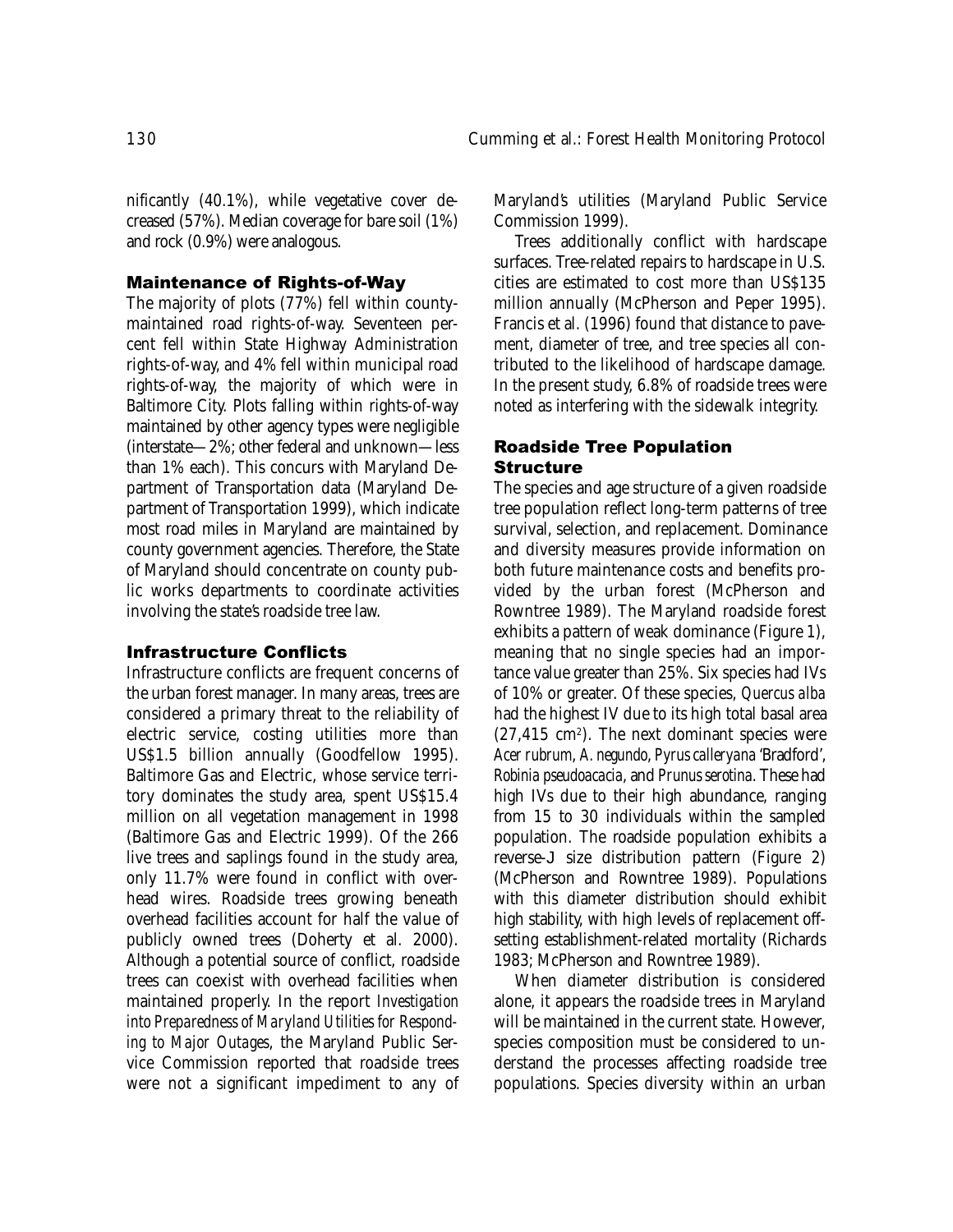

Figure 1. Maryland roadside forest species importance values.

forest community is important in providing resilience in the face of environmental and biological stressors (Galvin 1999). In managed urban environments, natural processes play limited roles in succession and species selection. Planting of trees establishes the species composition of the forest. For Maryland roadside trees, community diversity was calculated for the entire sampled population. The Shannon-Weaver index of 3.31 is above the mean, but within the range, of the same index calculated for 22 U.S. cities by McPherson and Rowntree (1989) (mean of 2.7, range of 2.1 to 3.9)



Figure 2. Size distribution of Maryland roadside trees and saplings by 10-cm diameter class.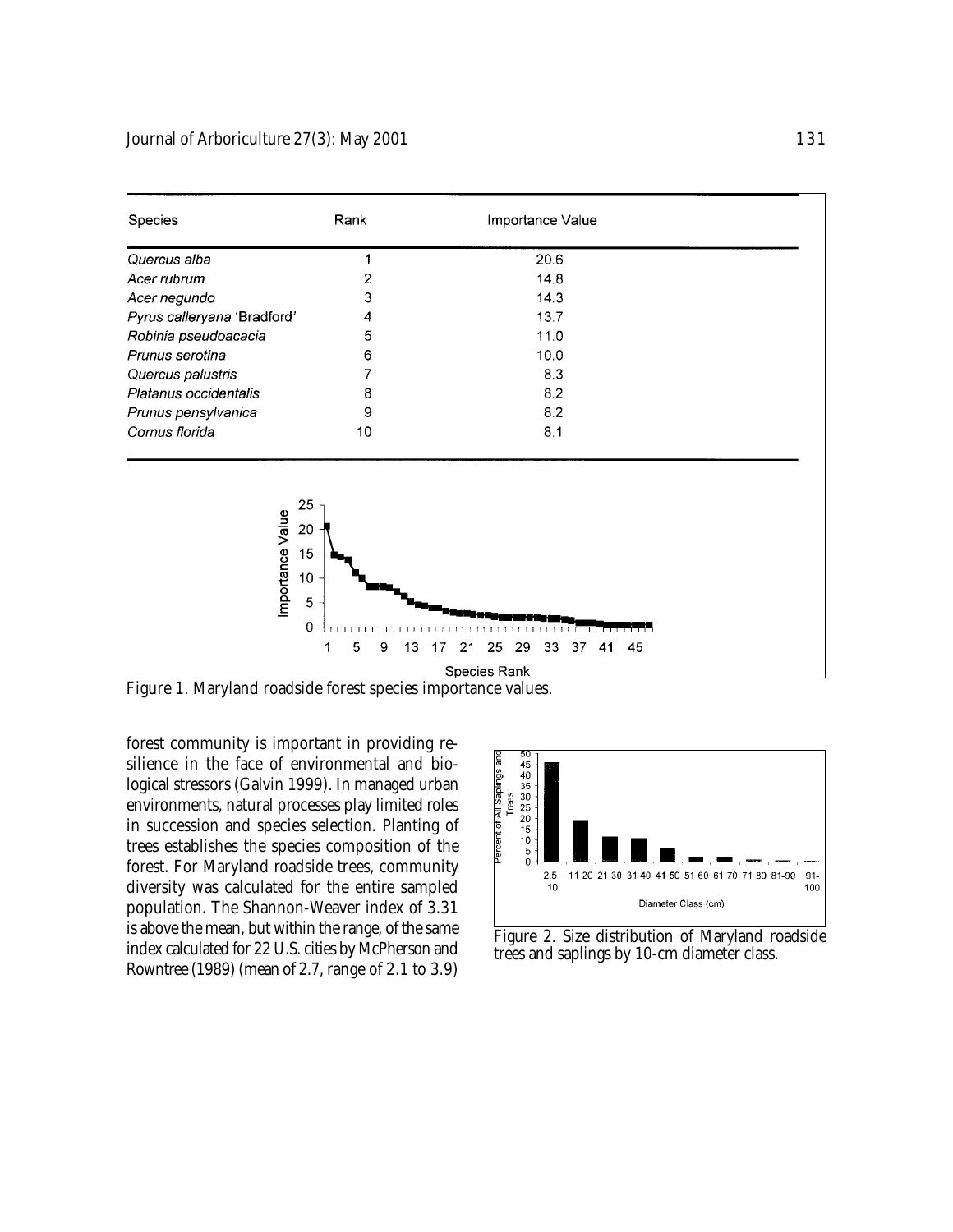and indicates a diverse species population. The Maryland roadside forest contained 47 species, of which the most common are listed in Table 2. Thirty-seven species had representatives greater than 12.7 cm (5 in.) dbh. No single species of tree accounted for more than 9% of all trees found, indicating a diverse tree resource along Maryland's roadside. *Acer rubrum*, *Pyrus calleryana* 'Bradford', and *Prunus serotina* were the most numerous trees.

Twenty-seven species were found among the saplings, with three species, *Acer rubrum*, *Cornus florida*, and *A. negundo*, accounting for almost 40% of all saplings. The seedling population comprised 23 species. The most numerous seedling

Table 2. Species frequency by size on Maryland roadside tree plots.

| Species and frequency (5% or greater) |                          |  |  |  |  |
|---------------------------------------|--------------------------|--|--|--|--|
| Seedlings                             |                          |  |  |  |  |
| Species                               | Percent of all seedlings |  |  |  |  |
| Ailanthus altissima                   | 24%                      |  |  |  |  |
| Morus spp.                            | 17%                      |  |  |  |  |
| Robinia pseudoacacia                  | 7%                       |  |  |  |  |
| I Ilmus rubra                         | 7%                       |  |  |  |  |
| Corylus cornuta                       | 5%                       |  |  |  |  |
| Juglans nigra                         | 5%                       |  |  |  |  |
| Saplings                              |                          |  |  |  |  |
| Species                               | Percent of all saplings  |  |  |  |  |
| Acer negundo                          | 14%                      |  |  |  |  |
| Acer rubrum                           | 12%                      |  |  |  |  |
| Cornus florida                        | 12%                      |  |  |  |  |
| Robinia pseudoacacia                  | 8%                       |  |  |  |  |
| Pinus strobus                         | 5%                       |  |  |  |  |
| Morus spp.                            | 5%                       |  |  |  |  |
| Prunus pennsylvanica                  | 5%                       |  |  |  |  |
| Prunus serotina                       | 5%                       |  |  |  |  |
| Pyrus calleryana 'Bradford'           | 5%                       |  |  |  |  |
| <b>Trees</b>                          |                          |  |  |  |  |
| Species                               | Percent of all trees     |  |  |  |  |
| Acer rubrum                           | 9%                       |  |  |  |  |
| Pyrus calleryana 'Bradford'           | 9%                       |  |  |  |  |
| Prunus serotina                       | 9%                       |  |  |  |  |
| Acer negundo                          | 7%                       |  |  |  |  |
| Quercus palustris                     | 6%                       |  |  |  |  |
| Quercus alba                          | 5%                       |  |  |  |  |

species found was *Ailanthus altissima*. Of the five most numerous seedling species, none were represented in the six most numerous tree species. Thus, there is a divergence in species composition between size classes in the roadside urban forest. These differences probably reflect the different processes influencing community diversity in each class. Tree diversity reflects a combination of historical trees (i.e., *Quercus alba*), maturing new plantings (i.e., *Pyrus calleryana* and perhaps *Acer rubrum*), and recruitment (i.e., *Acer rubrum* and *A. negundo*). The sapling size class, dominated by resilient native species, most likely reflects the maturation of volunteers into the urban forest (i.e., *Robinia pseudoacacia*). However, the general lack of correspondence between seedling and sapling communities suggests that seedlings in Maryland's roadsides are not reaching sapling or tree sizes. This may reflect unintentional management (e.g., mowing) by the appropriate entities or recent change in seed availability, perhaps from continued development in the corridor.

Species diversity was also calculated within diameter class. Species diversity dropped markedly above the 50-cm (19.6-in.) diameter class (Figure 3). Only seven species were represented in the diameter classes greater than 50 cm, dominated by *Quercus alba* and *Platanus occidentalis*, with individuals of *Acer saccharinum*, *Robinia pseudoacacia*, *Quercus phellos*, and *Carya tomentosa* also present. The drop in diversity is exacerbated by the low number of individuals in these age classes, possibly reflecting loss of historical shade trees to introduced disease (McPherson and Rowntree 1989), urbanization, or removal without replacement. Higher diversity in the younger, sapling cohort reflects diverse propagation from surrounding trees, since most are resilient native species (e.g., *Acer negundo* and *Robinia pseudoacacia*) and are not considered horticulturally desirable. These changes in species composition may lead to changes in management requirements and future human benefits (McPherson and Rowntree 1989). For example, *Pyrus calleryana* 'Bradford' is the most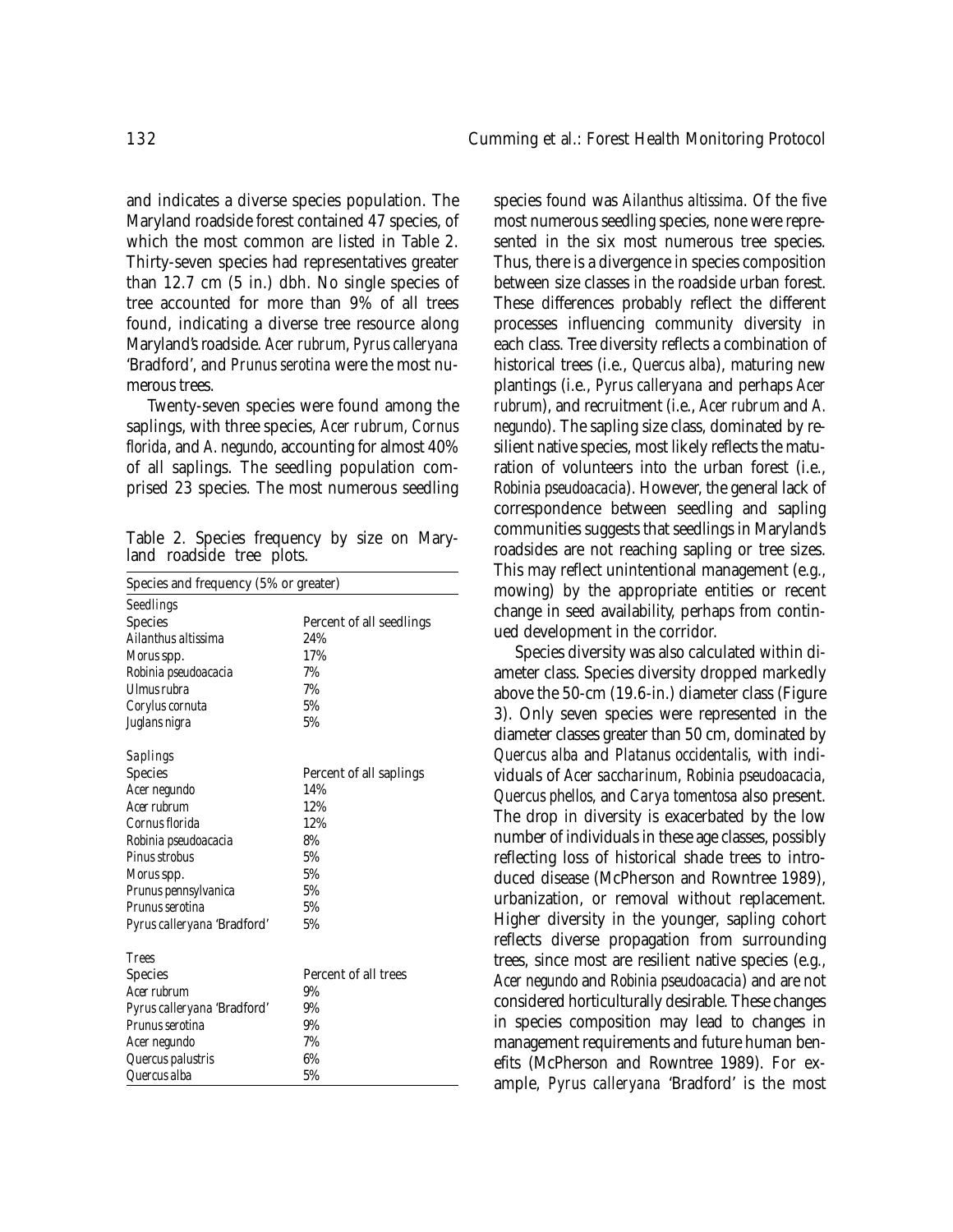

Figure 3. Species diversity for trees and saplings measured by Shannon-Weaver diversity index within 10-cm diameter classes.

numerous species sampled, equal to *Acer rubrum*. This preponderance of pear, a relatively shortlived and failure-prone species, may lead to substantial maintenance and replacement costs in the future (Galvin 1999).

# **Stocking**

Stocking can be defined as the number (or basal area) of trees per unit area. Stocking levels vary depending on management objectives, but, in general, stocking levels consider the space needed to provide resources for each tree and to provide human benefits. In the current study, maximum potential stocking of the 525 plots was estimated at 1,900 trees, based on 15-m (50 ft) spacing (McPherson and Rowntree 1989). In actuality, 266 live trees were found (278 total trees were detected; 12 standing, dead trees were tallied), resulting in stocking at 13.9% of the estimated potential, or 18.2 trees per kilometer (29.3 trees per mile) of roadway. This is considerably lower than the 62% stocking level found in Modesto, California, or the 38% mean stocking level found for 22 U.S. street tree populations (McPherson and Rowntree 1989).

Table 3 describes the stocking levels by road type (county, municipal, state). Kilometers of road in the study area were used with the calculated average stocking percent (13.9%) to estimate the total number of trees within the five counties and Baltimore City at 392,888 trees.

| Table 3. Maryland roadside tree estimated      |  |  |
|------------------------------------------------|--|--|
| inventory level by road type for six jurisdic- |  |  |
| tions in the Baltimore-Washington Corridor.    |  |  |

| Road type                       | $Km(\%)$<br>in study area | Number<br>of plots | <b>Estimated number</b><br>of trees* |
|---------------------------------|---------------------------|--------------------|--------------------------------------|
| County                          | 14,221 (66.4)             | 406                | 260,917                              |
| Municipalities<br>State Highway | 4,493(21)                 | 21                 | 82,428                               |
| Administration                  | 2,699 (12.6)              | 90                 | 49.504                               |
| Total                           | 21,413 (100)              | 517                | 392,888                              |
|                                 |                           |                    |                                      |

∗ Calculated stocking rate equals 13.9% based on observed trees and was applied to distance of road.

County-maintained roads accounted for 66% of the roads in the study area and contained over 260,000 trees. State and municipal roads accounted for 13% and 21% of the road types in the study area, respectively. It was estimated that state-maintained roads are lined with almost 50,000 trees, while municipal roads contain over 82,000 trees.

Maintaining the stocking levels of the roadside tree resource should be one main function of the Maryland Roadside Tree Law. In fact, the regulations require that when roadside trees are removed, they be replaced with trees of at least commensurate value. The current study found stocking levels to be significantly below potential levels for the area. It may be inferred, then, that the protections contained in the law, or enforcement of them, have been inadequate. Clark et al. (1997) examined tools, such as government regulations and city staffing and funding strategies, that could be used to manage a sustainable urban forest. They determined that laws defining standards of public tree care, such as Maryland's law, were indicators of only "moderate" performance for resource management related to urban forest sustainability. While no data on roadside tree permits or their processing were part of the current study, it is reasonable to assume that the State of Maryland, with laws regulating the care of roadside trees for 86 years, would have a higher stocking level than other jurisdictions without the benefit of similar protections, such as those reported by McPherson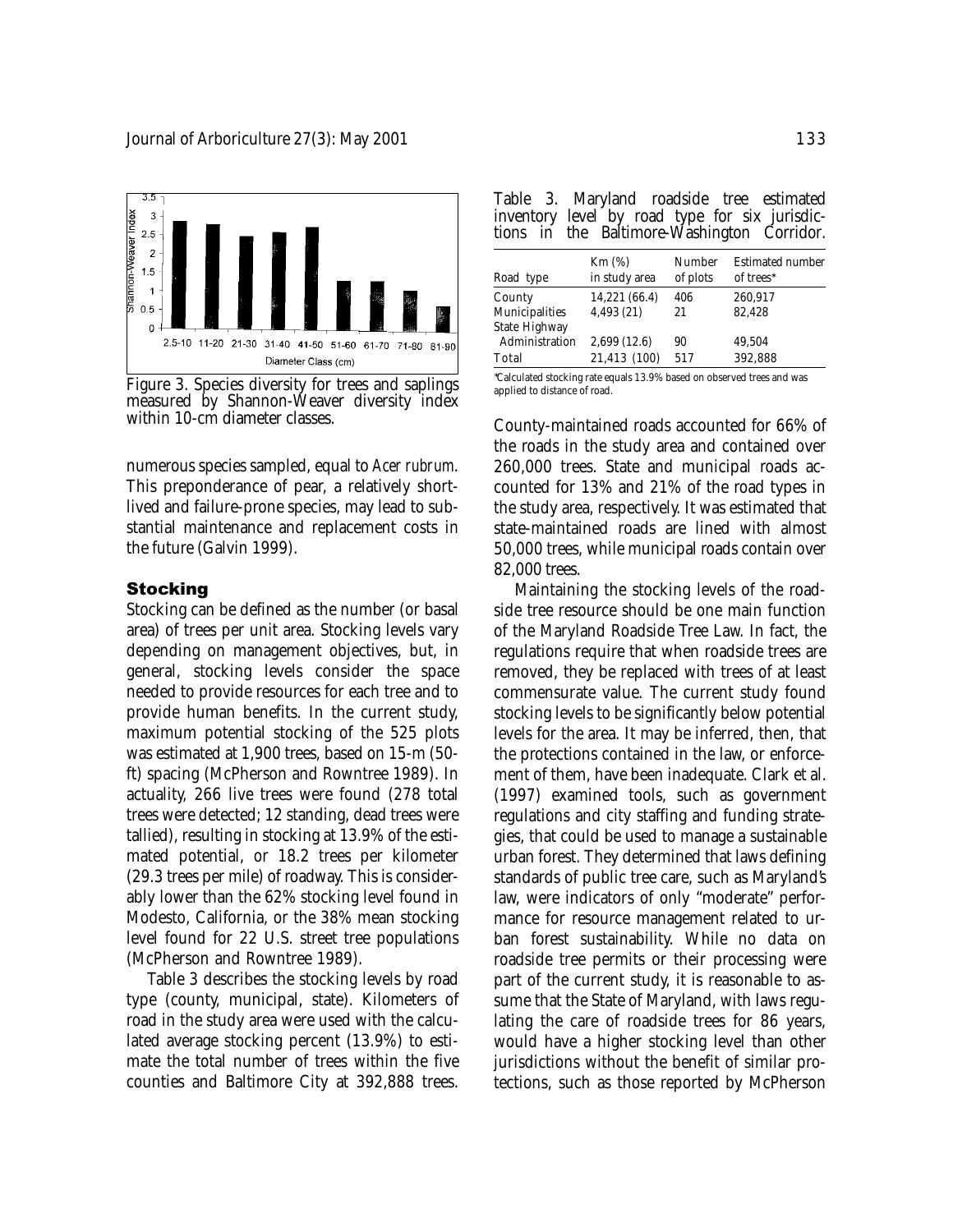and Rowntree (1989). One possible explanation is that there were fewer trees in the State of Maryland in 1914, the year the Roadside Tree Law was passed. It is not known whether net roadside tree stocking levels have increased since the passage of the law, but according to the Maryland Department of Natural Resources-Forest Service, the percentage of land in forest was lower in 1914 than at any time in Maryland's history through the present day (Schwaab et al. 1995).

## Forest Health

The National Forest Health Monitoring program has been assessing rural trees in the United States since 1990. In that time, the program has estimated the current status, changes, and trends in forest health on a regional basis (Alexander and Palmer 1999). The techniques used to gather this critical information have rarely been applied to urban areas. Two indicators of forest health were examined in the roadside trees of Maryland's Baltimore-Washington Corridor. The crown and damage indicators are both easy to collect and provide insight into the current condition of the forest.

Crown measurements were made only on trees greater than 12.7 cm (5 in.) dbh. In the 79 plots with trees, saplings, or seedlings, only 141 trees meeting the size definition were found. Crown dieback is a measure of small twig mortality and is an indicator of premature branch death. Large amounts of dieback indicate excessive stress to the tree (Brooks et al. 1991; Stoyenhoff et al. 1998). Of the 141 trees assessed, 32% showed any sign of dieback. Four percent of all trees exhibited dieback of 20% or greater. Table 4 presents crown dieback for the ten most numerous species. A majority of these trees show light to no dieback. Only *Acer platanoides* had dieback at the moderate level (21% to 50%). Two species, *Cornus florida* and *Acer negundo,* had dieback symptoms greater than 50%.

Crown density measures the amount of plant material that intercepts light. Dead and live

| Table 4. Percent crown dieback on trees              |  |  |  |  |
|------------------------------------------------------|--|--|--|--|
| greater than $12.7 \text{ cm}$ (5 in.) dbh for major |  |  |  |  |
| species on roadside tree plots in Maryland.          |  |  |  |  |

|                       | Percent crown dieback class |              |               |          |  |  |  |
|-----------------------|-----------------------------|--------------|---------------|----------|--|--|--|
| Species (number       |                             |              |               |          |  |  |  |
| of trees in study     | None                        | Light        | Moderate      | Severe   |  |  |  |
| area, total)          | $(0 - 5\%)$                 | $(6 - 20\%)$ | $(21 - 50\%)$ | $(51+%)$ |  |  |  |
|                       | Percent of sampled trees    |              |               |          |  |  |  |
| Acer rubrum (13)      | 92.3                        | 77           | 0.0           | 0.0      |  |  |  |
| Acer negundo (9)      | 88.9                        | 0.0          | 0.0           | 11.1     |  |  |  |
| Acer platanoides (5)  | 60.0                        | 20.0         | 20.0          | 0.0      |  |  |  |
| Acer saccharinum (4)  | 75.0                        | 25.0         | 0.0           | 0.0      |  |  |  |
| Quercus palustris (8) | 100.0                       | 0.0          | 0.0           | 0.0      |  |  |  |
| Quercus alba (7)      | 100.0                       | 0.0          | 0.0           | 0.0      |  |  |  |
| Quercus               |                             |              |               |          |  |  |  |
| ellipsoidalis (5)     | 100.0                       | 0.0          | 0.0           | 0.0      |  |  |  |
| Pyrus calleryana      |                             |              |               |          |  |  |  |
| 'Bradford' (13)       | 92.3                        | 77           | 0.0           | 0.0      |  |  |  |
| Prunus serotina (11)  | 100.0                       | 0.0          | 0.0           | 0.0      |  |  |  |
| Cornus florida (4)    | 50.0                        | 25.0         | 0.0           | 25.0     |  |  |  |

leaves, branches, and fruit are considered. Density varies naturally between species and over time. Drought and pest outbreaks can influence density values. The higher the density value, the more plant material is intercepting sunlight and more surface area is available for photosynthesis (Stoyenhoff et al. 1998). Ninety-six percent of the trees sampled had good to moderate crown density ratings (data not presented).

Crown transparency is measured by visually quantifying the amount of light that penetrates through the live portion of the crown. The amount of light visible through the foliated portion of the crown reflects foliage reductions due to stresses, both biotic and abiotic (Brooks et al. 1991). No transparency ratings were categorized as severe, indicating that none had vast gaps in foliage that would allow light to penetrate to the ground. For eight of the ten species, all individuals of the species had normal transparency ratings. Only two species, *Acer rubrum* and *Cornus florida,* had any individuals with a moderate rating (data not presented).

Damage ratings were also taken on all trees. Fifty-nine percent of all trees sampled showed no signs of damage. The most frequent damage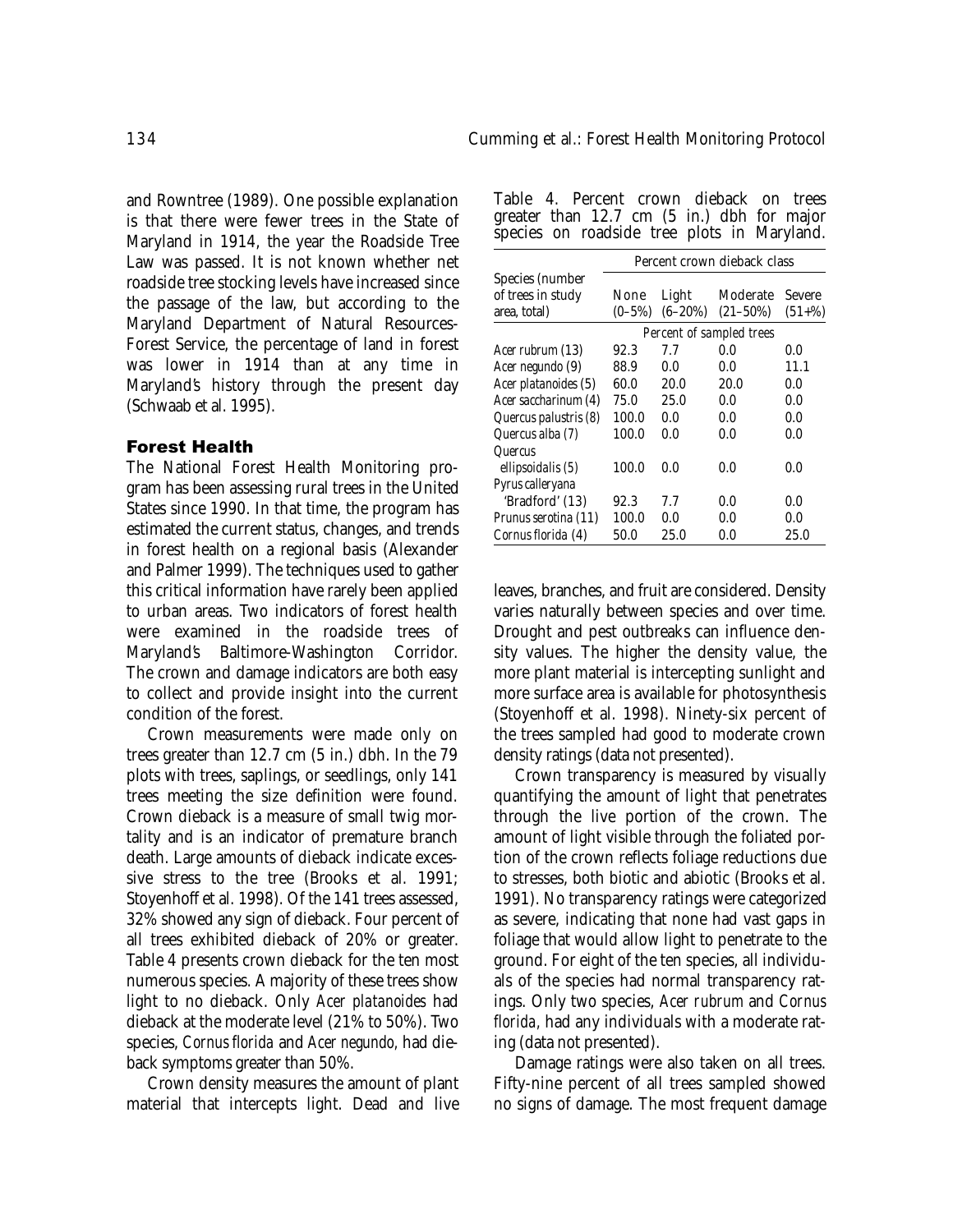was open wounds (including lawn mower scars and other bark damage). Other damages included loss of apical dominance, dead branches, and vines in the crown (data not presented). The damage and three crown ratings indicate that trees are in good health along roadsides in Maryland's six most urban jurisdictions. The drought of 1999 may have had some effect on *Cornus florida,* but this species is also showing effects of disease stresses in this region.

Forest tree health assessments have been used in the past to detect changes in forest condition in natural populations. For example, Hornbeck et al. (1986), Peart et al. (1992), and LeBlanc (1992) detected a decline in montane red spruce *(Picea rubens)* populations during the 1980s, and Payette et al. (1996) and Bell et al. (1998) noted a decline in sugar maple *(Acer saccharum)* populations in eastern Canada and the United States. Hopkin and Howse (1998) documented health differences between forest, urban, and roadside maples in Ontario. Without sound monitoring and baseline assessments, long-term sustainability of urban forest populations cannot be determined. The present study provides the starting point for such a monitoring program and is the first study to systematically assess the health of roadside trees within the Baltimore-Washington Corridor.

## **CONCLUSIONS**

Components of the National Forest Health Monitoring program were used to describe the extent, structure, and health of roadside trees in the Baltimore-Washington corridor. Only 15% of plots sampled were found to contain trees. Such low coverage suggests that the Maryland Roadside Tree Law as written has not been effective at maintaining or increasing stocking in this area. Of plots containing trees, the population was as diverse as other urban forest areas. Assessment of species composition in the smaller size classes indicates that few horticultural varieties were present, indicating few tree species are

planted in Maryland roadsides. Various indices of tree health indicate that the roadside tree population was healthy, although *Cornus florida* showed signs of decline consistent with reports of known biotic stresses. Future studies are planned to gain more complete information on the health and structure of Maryland's roadside trees.

#### LITERATURE CITED

- Alexander, S.A., and C.J. Palmer. 1999. Forest health monitoring in the US: First four years. Environ. Monit. Assess. 55:267–277.
- Baltimore Gas and Electric. 1999. The Investigation into the Preparedness of Maryland Utilities for Responding to Major Outages: BGE's Response. Baltimore, MD. 99 pp.
- Beckett, K.P., P. Freer-Smith, and G. Taylor. 2000. Effective tree species for local air-quality management. J. Arboric. 26:12–19.
- Bell, R.L., A.K. Graham, and D.N. Roy. 1998. The significance of air pollution in sugar maple decline. For. Chron. 74:530–532.
- Brooks, R.T., M. Miller-Weeks, and W. Burkman. 1991. Forest Health Monitoring, New England, 1990. USDA Forest Service Publication, Northeastern Area, Northeastern Forest Experiment Station and Northeastern Area Association of State Foresters. NE-INF-94-91. 9 pp.
- Burkman, W.G., and G.D. Hertel. 1992. Forest health monitoring: A national program to detect, evaluate and understand change. J. For. 90:26–27.
- Clark, J.R., N.P. Matheny, G. Cross, and V. Wake. 1997. A model of urban forest sustainability. J. Arboric. 23:17–30.
- Doherty, K.D., H.D.P. Ryan, and D.V. Bloniarz. 2000. Tree wardens and utility arborists: A management team working for street trees in Massachusetts. J. Arboric. 26:38–47.
- Ferretti, M. 1997. Forest health assessments and monitoring: Issues for consideration. Environ. Monit. Assess. 48:45–72.
- Francis, J.K., B.R. Parresol, and J.M. de Patino. 1996. Probability of damage to sidewalks and curbs by street trees in the tropics. J. Arboric. 22:193–197.
- Galvin, M.F. 1999. A methodology for assessing and managing biodiversity in street tree populations: A case study. J. Arboric 25:124–128.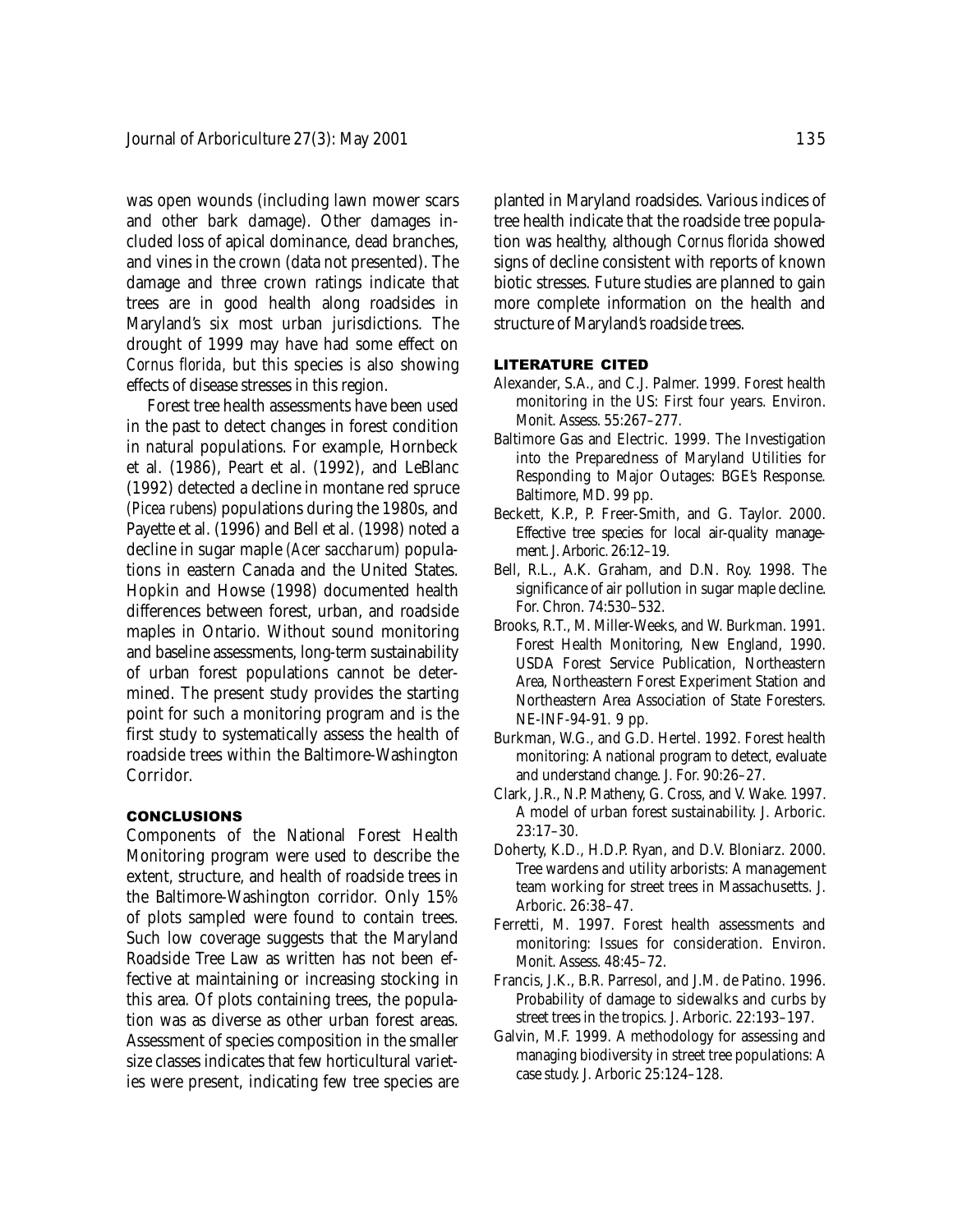- Goodfellow, J.W. 1995. Engineering and construction alternatives to line clearance tree work. J. Arboric.  $21:41-49.$
- Hopkin, A.A., and G.M. Howse. 1998. A survey to evaluate crown condition of forest, roadside and urban maple trees in Ontario, 1987–1995. Northern J. Appl. For. 15:141–145.
- Houde, J. 1997. Public property tree preservation. J. Arboric. 23:83–86.
- Hornbeck, J.W., R.B. Smith, and C.A. Federer. 1986. Extended growth decreases in New England are limited to red spruce and balsam fir, pp 38–44. In Jacoby, G.C., and J.W. Hornbeck (Eds.). Proceedings of the International Symposium on Ecological Aspects of Tree-Ring Analysis. US Department of Energy, Office of Energy Research. Washington, DC.
- Karlovich, D.A., J.W. Groninger, and D.D. Close. 2000. Tree condition associated with topping in southern Illinois communities. J. Arboric. 26:87–89.
- LeBlanc, D.C. 1992. Spatial and temporal variation in the prevalence of growth decline in red spruce populations of northeastern United States. Can. J. For. Res. 22:1351–1363.
- McPherson, E.G. 1994. Energy-saving potential of trees in Chicago, pp 95–113. In McPherson, E.G., D.J. Nowak, and R.A. Rowntree (Eds.). Chicago's Urban Forest Ecosystem: Results of the Chicago Urban Forest Climate Project, General Technical Report NE-186. USDA Forest Service, Northeastern Forest Experiment Station, Radnor, PA.
- McPherson, E.G., and N. Luttinger. 1998. From nature to nurture: The history of Sacramento's urban forest. J. Arboric. 24:72–88.
- McPherson, E.G., and P. Peper. 1995. Infrastructure repair costs associated with street trees in 15 cities, pp 49–63. In Watson, G.W., and D. Neely (Eds.). Trees and Building Sites: Proceedings of an International Workshop on Trees and Buildings. International Society of Arboriculture, Champaign, IL.
- McPherson, E.G., and R.A. Rowntree. 1989. Using structural measures to compare twenty-two U.S. street tree populations. Landscape J. 8:13–23.
- Maryland Department of Natural Resources, Chesapeake and Coastal Watershed Service. 2000. Surf Your Watershed. http://www.state.md.us/watersheds/surf/ index.html.
- Maryland Department of Transportation, Highway Information Services Division. 1999. Highway

mileage on state, state toll, county and municipal systems. http://www.sha.state.md.us/oppe/hisd\_ reports/99\_HISP\_REPORTS.pdf.

- Maryland Public Service Commission. 1999. Initial Comments of the Staff of the Public Service Commission. Before the Public Service Commission of Maryland. Case No. 8826. In the matter of the Investigation Into the Preparedness of Maryland Utilities for Responding to Major Outages. Baltimore, MD. 39 pp.
- Nowak, D.J. 1994. Atmospheric carbon dioxide reduction by Chicago's urban forest, pp 83–94. In McPherson, E.G., D.J. Nowak, and R.A. Rowntree (Eds). Chicago's Urban Forest Ecosystem: Results of the Chicago Urban Forest Climate Project, General Technical Report NE-186. USDA Forest Service, Northeastern Forest Experiment Station, Radnor, PA.
- Nowak, D.J., E.G. McPherson, and R.A. Rowntree. 1994. Executive Summary, pp. iii–vi. In McPherson, E.G., D.J. Nowak, and R.A. Rowntree (Eds). Chicago's Urban Forest Ecosystem: Results of the Chicago Urban Forest Climate Project, General Technical Report NE-186. USDA Forest Service, Northeastern Forest Experiment Station, Radnor, PA.
- Payette, S., M.J. Fortin, and C. Morneau. 1996. The recent sugar maple decline in southern Quebec: Probable causes deduced from tree rings. Can. J. For. Res. 26:1069–1078.
- Peart, D.R., N.S. Nicholas, S.M. Zedaker, M.M. Miller-Weeks, and T.G. Siccama. 1992. Condition and recent trends in high-elevation red spruce populations. Ecol. Stud. Anal. Synth. 96:125–191.
- Qi, Y., J. Favorite, and A. Lorenzo. 1998. Forestry: A Community Tradition. National Association of State Foresters. Joint Publication of USDA Forest Service, the National Association of State Foresters and Southern University and A&M College. 3rd Edition. 35 pp.
- Richards, N.A. 1983. Diversity and stability in a street tree population. Urban Ecol. 7:159–171.
- Ricklefs, R.E. 1990. Ecology. 3rd Edition. W.H. Freeman and Company, New York, NY. 896 pp.
- Rowntree, R.A., and D.J. Nowak. 1991. Quantifying the role of urban forests in removing atmospheric carbon dioxide. J. Arboric. 17:269–275.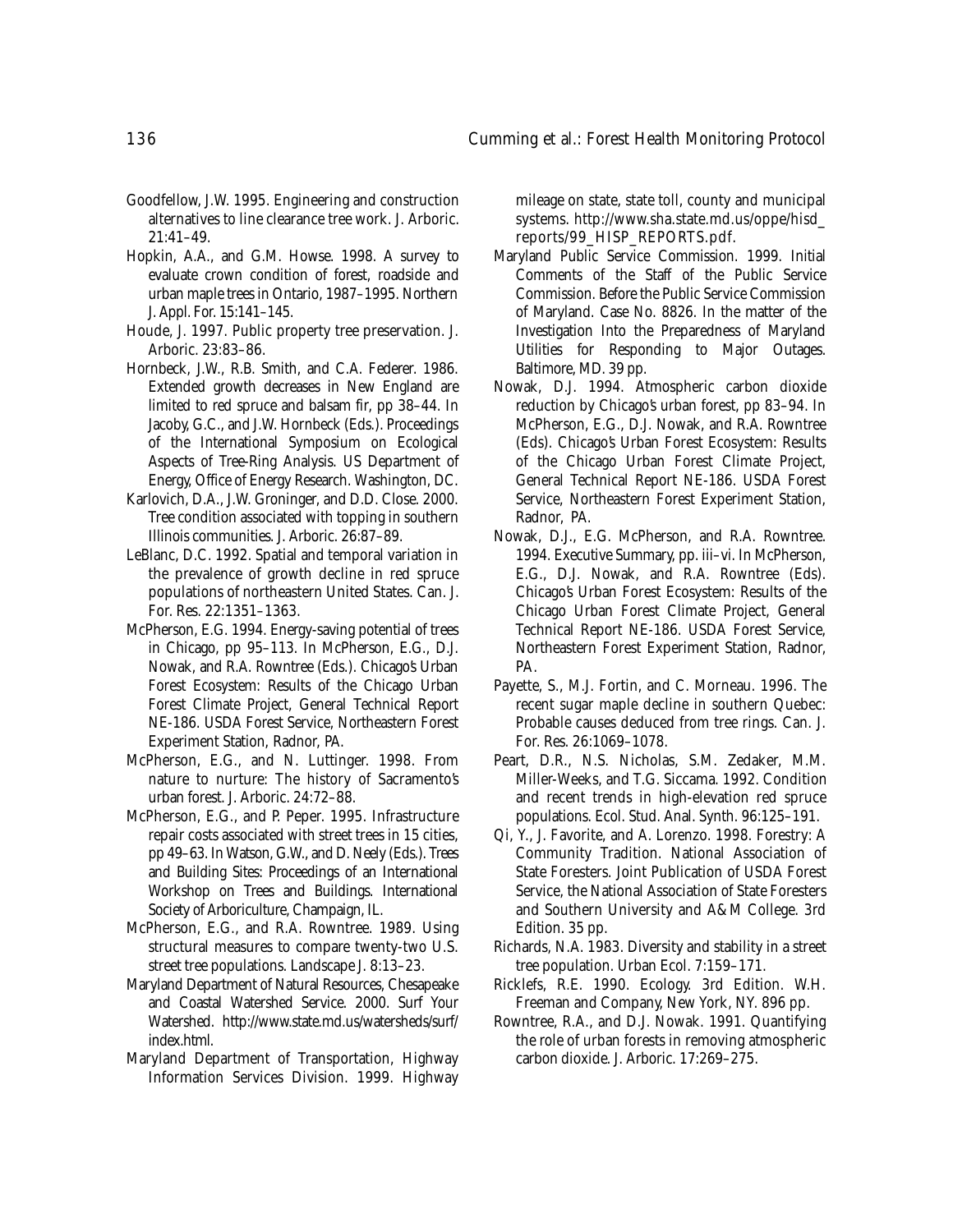- Schwaab, E.C., L. Alban, J. Rabaglia, J. Riley, and K.E. Miller. 1995. Maryland's forests: A health report. Maryland Department of Natural Resources, Forest Service. Annapolis, MD. 48 pp.
- Scott, K.I., J.R. Simpson, and E.G. McPherson. 1999. Effects of tree cover on parking lot microclimate and vehicle emissions. J. Arboric. 25:129–142.
- State of Maryland. 1994. Code of Maryland Regulations, Title 80. Department of Natural Resources, Subtitle 07. Forests and Parks, Chapter 02. Roadside Tree Care. Office of the Secretary of State, Division of State Documents, Annapolis, MD.
- Stoyenhoff, J., J. Witter, and B. Leutscher. 1998. Forest Health in the Mid-Atlantic States. University of Michigan, School of Natural Resources and Environment, Ann Arbor, MI. Unnumbered publication.
- USDA Forest Service. 1999. Forest Health Monitoring 1999 Field Methods Guide. USDA Forest Service, National Forest Health Monitoring Program, Research Triangle Park, NC.

Acknowledgments. The authors would like to thank the following for their assistance with and support of this project: Earl Reaves, Lee Venables, Bob Tatman, Betsie Handley, Sally Hughes, Craig Kuhn, Lynn Alexander, Steve Grossi, Liz Bills, Tom Lupp, Chris Firme, Agnes Roberts, Sue Harold, Barbara Morgan, and Helen Butalla. In addition, the authors would like to thank two anonymous reviewers for their constructive comments. Funding for this project was provided by the USDA Forest Service, Northeastern Area, State and Private Forestry, Newtown Square, PA.

*<sup>1</sup>*∗*Urban Forester and 2 Forest Health Specialist USDA-Forest Service Northeastern Area State and Private Forestry 180 Canfield Street Morgantown, WV, U.S. 26505*

*3 Supervisor, Urban & Community Forestry Maryland Department of Natural Resources-Forest Service Tawes State Office Building, E-1 580 Taylor Avenue Annapolis, MD, U.S. 21401*

*4 Forest Entomologist Forest Pest Management Maryland Department of Agriculture 50 Harry S. Truman Parkway Annapolis, MD, U.S. 21401*

*5 Assistant Professor of Biology Department of Biology P.O. Box 6057 West Virginia University Morgantown, WV, U.S. 26506*

∗*Corresponding author*